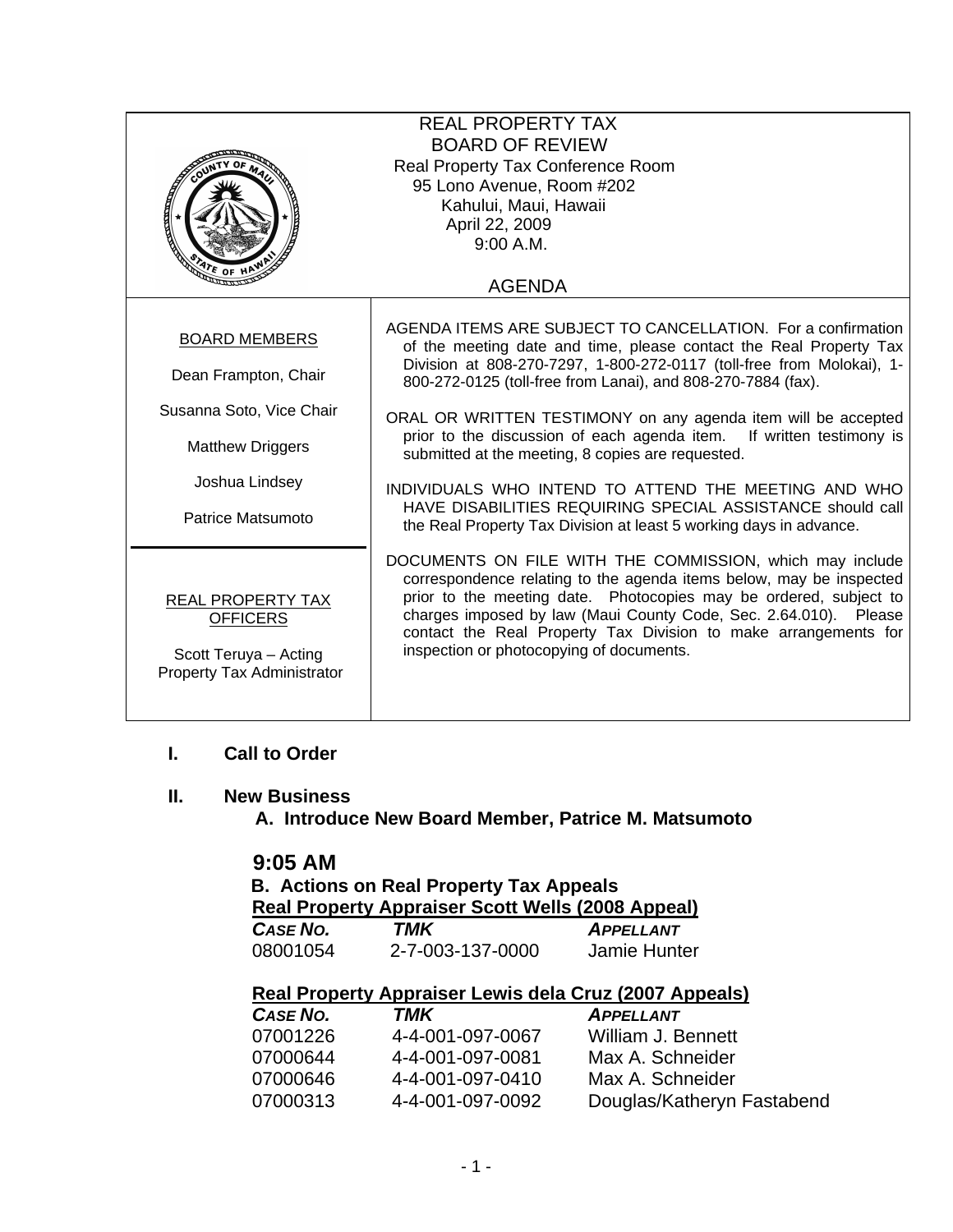# **Real Property Appraiser Lewis de la Cruz (cont'd)**

| <b>TMK</b>       | <b>APPELLANT</b>                     |
|------------------|--------------------------------------|
| 4-4-001-097-0100 | Ram Paul/Saroj Gupta                 |
| 4-4-001-097-0143 | Ram Paul/Saroj Gupta                 |
| 4-4-001-097-0276 | Ram Paul/Saroj Gupta                 |
| 4-4-001-097-0115 | Michael/Mary Gordon                  |
| 4-4-001-097-0132 | Leonard R. Nager                     |
| 4-4-001-097-0156 | Frederic J. Rosenthal                |
| 4-4-001-097-0171 | Joe L. Chappell                      |
| 4-4-001-097-0181 | <b>Gerard Marriott</b>               |
| 4-4-001-097-0197 | <b>Gregory/Mary Brazil</b>           |
| 4-4-001-097-0287 | <b>Shirley Ann Durrant</b>           |
| 4-4-001-097-0296 | Beck Properties, Inc. (Thoma)        |
| 4-4-001-097-0300 | Charles Joseph Kangas                |
| 4-4-001-097-0337 | John G. Cardwell                     |
| 4-4-001-097-0348 | John/Betty Rocks                     |
| 4-4-001-097-0362 | James D. Gunderson, Jr.              |
| 4-4-001-097-0394 | <b>Richard M. Meltzer</b>            |
| 4-4-001-097-0400 | Debra J. Kaihani                     |
| 4-4-001-097-0417 | William J. Watson                    |
| 4-4-006-048-0007 | James Gordon Family Trust            |
| 4-4-006-048-0017 | <b>Robert Bernal</b>                 |
| 4-4-006-049-0028 | Masters 905, LLC                     |
| 4-4-006-050-0028 | <b>KFT Investment, LLC (Manning)</b> |
| 4-4-006-051-0018 | Eugene M. Palmer                     |
| 4-4-006-051-0020 | <b>Chaudoir Family Trust</b>         |
| 4-4-006-052-0009 | Dwight/Vicki Hanger                  |
|                  |                                      |

## **Real Property Appraiser Grant Nakama (2007 Appeal)**

| CASE NO. | <b>TMK</b>                                                 | <b>APPELLANT</b>              |
|----------|------------------------------------------------------------|-------------------------------|
| 07002229 | 3-5-014-119-0000                                           | <b>Steven/Patty Sadler</b>    |
|          | <b>Real Property Appraiser Grant Nakama (2008 Appeals)</b> |                               |
| CASE NO. | TMK                                                        | <b>APPELLANT</b>              |
| 08000651 | 3-4-041-034-0000                                           | Carol P. Thomason             |
| 08001393 | 3-5-024-045-0000                                           | Robert, Jr./Marilyn Blackburn |

# **10:00 A.M.**

# **Real Property Appraiser Wes Yoshioka (2007 Appeals)**

| CASE NO. | <b>TMK</b>       | <b>APPELLANT</b>        |
|----------|------------------|-------------------------|
| 07001215 | 4-2-003-038-0000 | Anita Froe              |
| 07002225 | 4-4-001-071-0004 | Suzanne R. Ezzy         |
| 07001483 | 4-4-001-071-0002 | Marie G. Loquet         |
| 07000425 | 4-4-001-071-0005 | Arthur R. Ford          |
| 07000888 | 4-4-001-071-0012 | <b>Ruth Ryan</b>        |
| 07002854 | 4-4-001-071-0014 | Nicole H. Ryan          |
| 07002306 | 4-4-001-099-0024 | George/Janis Buckmaster |